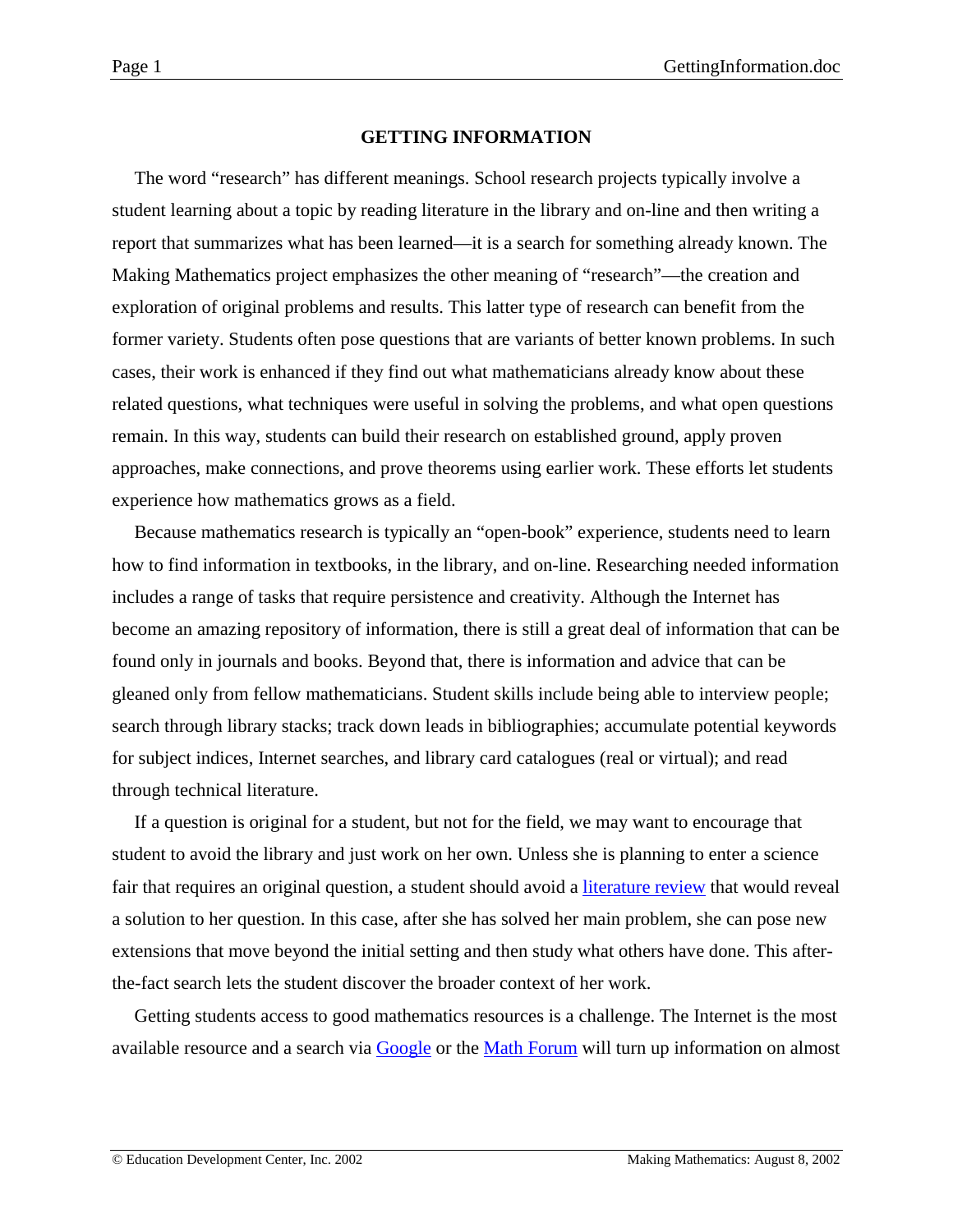any mathematics topic that interests a student. The **Resources** chapter lists a number of extensive [web sites](http://www2.edc.org/makingmath/handbook/teacher/resources/resources.asp#websites) that students can use.

Whenever possible, students should also consult print materials such as journals and books. Most school and local public libraries do not have good mathematics selections. Students who can get to a major public library or a college library will fare better. Some colleges will allow students to use a library without borrowing privileges, so researchers should bring a few dollars in change in order to copy articles that they can then read in a more methodical fashion at home. Primary source searches and journals are very difficult for secondary school students. Secondary sources such as [journals by mathematics organizations](http://www2.edc.org/makingmath/handbook/teacher/resources/resources.asp#periodicals) are often challenging but accessible because they are written for a broader audience.

In addition to wanting to learn about work that is related to our own area of investigation, we also read mathematics articles for several other reasons:

- To learn new mathematics.
- To learn about how others have approached a problem. To be exposed to creative and rigorous mathematical presentations.
- To get new problem ideas.
- To see if our problem has already been solved.
- To find out about results upon which we can build our own proofs.
- To become sympathetic to the challenges that readers of our own writing will face!

# **READING TECHNICAL LITERATURE**

Once students find relevant material from web sites, articles, and books, they need to read it. Even mathematics articles that are accessible are rarely a simple read. Students need to learn that reading a primary source article about original mathematics is not like reading a work of fiction. Although an article may convey a story line (the process by which the author made their discovery), it is more likely a purified reordering of the mathematics. In either case, a strictly linear reading of the definitions, examples (if you are lucky), conjectures, and proofs is not likely to be effective in providing a full understanding of the ideas.

**Class Activity**: Explain to the class that during the year and in the future they will be reading mathematics written by each other and by others within the mathematical community. Explain that reading technical material within mathematics requires an approach that differs from how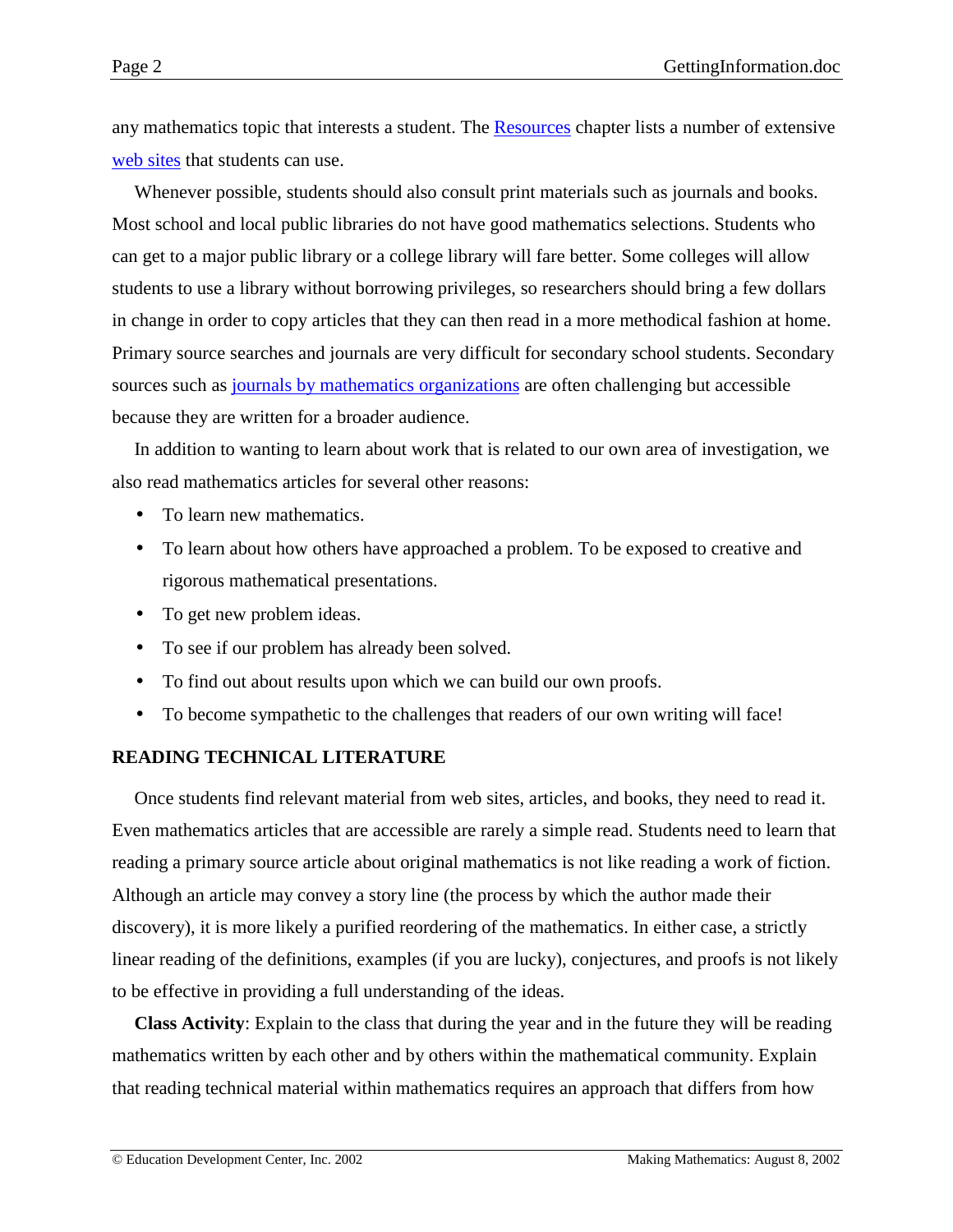they might read other types of literature. This activity works well with an article that is just on the edge of what the students know and can make sense of. The material should not be too easy, but it must also build on familiar content. It should include a mixture of English, symbolic statements, and diagrams so that students practice looking for relationships between the three. The article [Triangles with Integer Sides and Sharing Barrels](#page-0-0) works particularly well with students who have had an Algebra II course or its equivalent (Special thanks to David Singmaster and the [MAA](http://www.maa.org/) for permission to distribute this article). For younger secondary students, articles or units from the periodicals and books listed in the [Resources](http://www2.edc.org/makingmath/handbook/teacher/resources/resources.asp) chapter may meet these criteria.

Have the students take turns reading one sentence at a time out loud. After each sentence ask if everyone is sure that they understand what was said. When a sentence does elicit confusion, ask the students for ideas on how they might gain a better understanding of the line. Let their suggestions be the impetus for fleshing out and attempting the various recommendations below. Ask what they would need to do in order to fully understand a given definition or claim that arises. Point out that some students are drawing pictures or generating test cases in order to understand an idea.

Do not continue until everyone is sure that she understands each line. If you feel that people are not voluntarily confessing their doubts or are not aware of their incomplete grasp of a claim, ask them to generate examples that match the information or to explain a statement in their own words.

Typically, a first reading might take from 30 to 60 minutes per page of text. It is worth pointing out to a class that has grappled successfully and valiantly at such a pace how much patience difficult material requires, how much they have learned during that time, and how different reading mathematics papers is from non-technical reading. Even a relatively short article may take too many days to read entirely in class. If the class has managed to identify a number of helpful reading strategies and grappled with a significant section of a paper, it will not diminish the experience if they do not read the rest as a group. Students can complete an article for homework (reasonably at a page or so per night) and show their written questions, examples, comments, and summary as evidence of their work.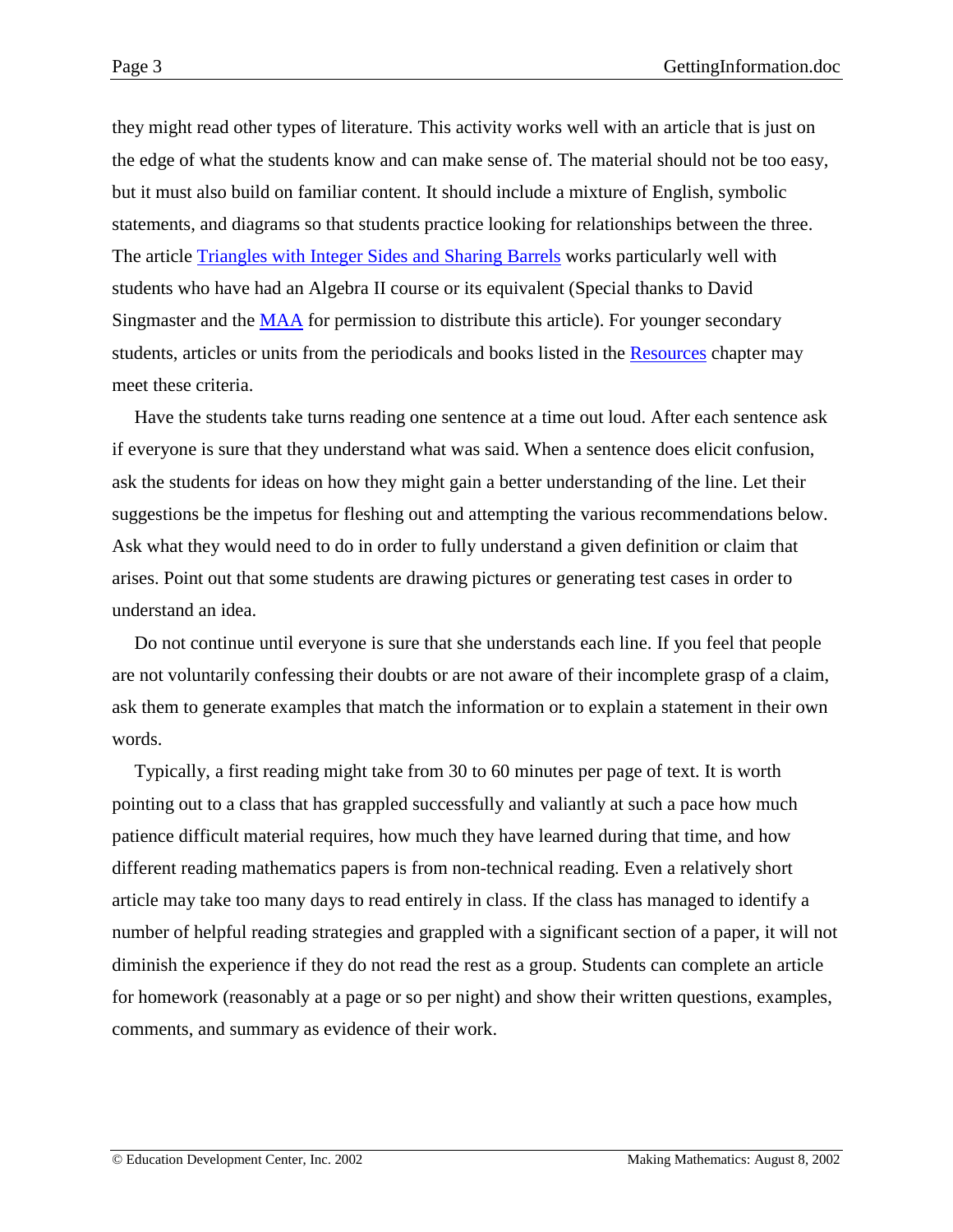The following list provides advice, some of which students should be able to develop from their class reading experience and the rest of which should be shared with them, that students can practice implementing.

# **Things to do as you read:**

- Have a pen and paper handy.
- Keep a running list of the symbols, words, variables, and functions and their meanings so you do not have to flip back and forth looking for information as much. A glossary of definitions and a legend for symbols can increase the fluidity of your reading and make sure that you highlight important ideas.
- Read each sentence and make sure that you understand it. If you do not, figure out why. Is there a word that you do not understand? Does a claim not make sense? Can you draw a picture, carry out a calculation, or create an example that will help you get a better grasp of the idea? Can you refer to an earlier part of the text for clarification?
- Try specific cases. (For the Singmaster article, ask students to generate all solutions to the barrel problem for  $N = 7$  and  $N = 8$  and to list all integral triangles with perimeters 1 through 10. Are they considering degenerate triangles such as those with side lengths of 1, 3, and 4?).
- When you encounter an unfamiliar word, try to grasp its meaning from context and from the word's prefixes and suffixes. Use a dictionary to look up the word or word parts. A mathematics dictionary, such as The Harper Collins Dictionary of Mathematics by E. J. Borowski and J. M. Borwein, is quite helpful.
- If theorems and conjectures use vocabulary that is unfamiliar, try substituting the words' definitions in their place. This switch will produce a longer but perhaps easier-to-follow statement. Simply replacing a word by what it means often helps you make progress on a problem. For example, "a quadrilateral's centroid is at the intersection of its bimedians" becomes "a quadrilateral's center of mass is at the intersection of the segments connecting opposite midpoints of its sides."
- If an article lacks an abstract, you can try a brisk read of it in order to get an overview of the ideas, figure out where the authors are heading, and then do a more methodical second pass to fill in missed details and connections. Do not become intimidated if you do not understand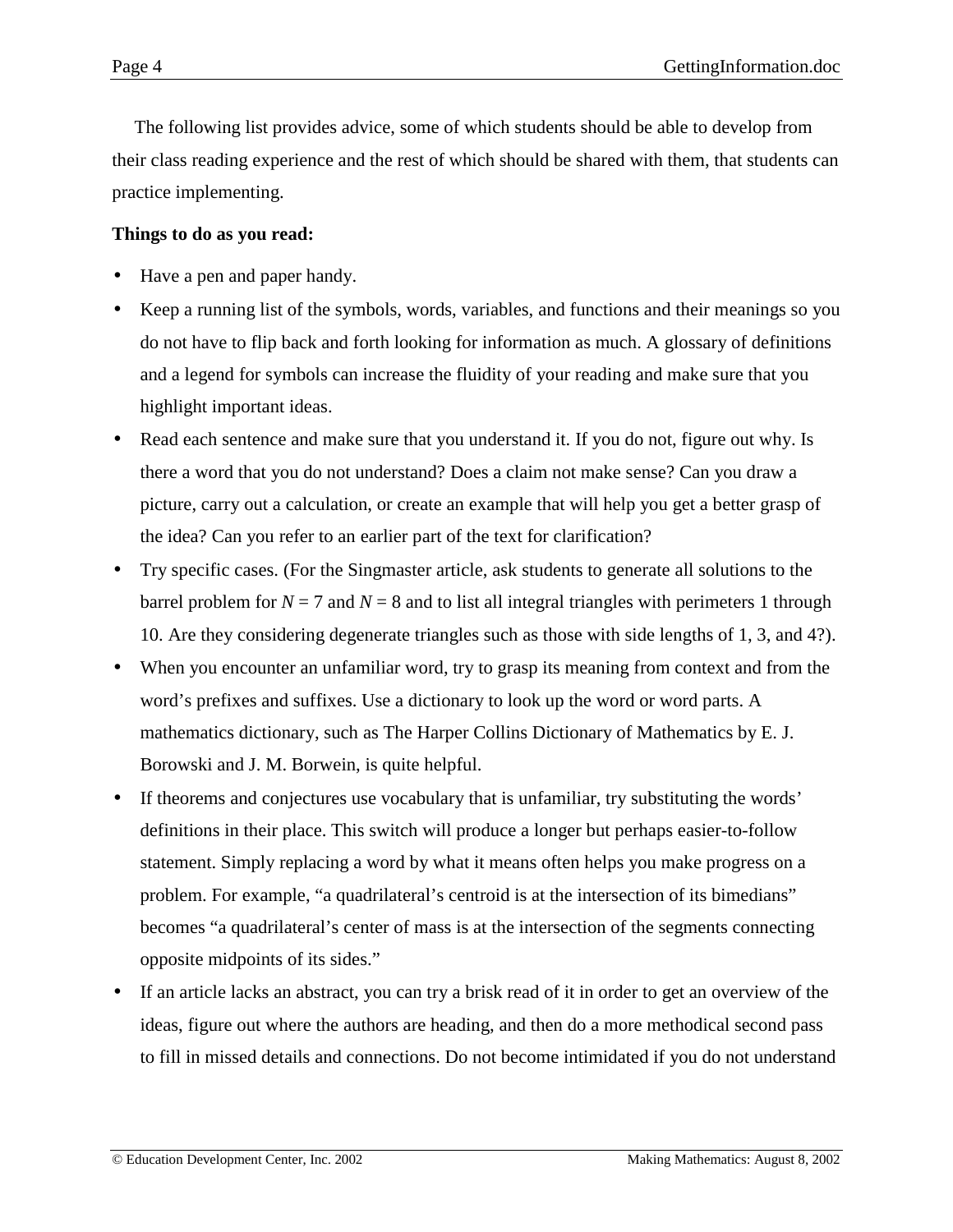what you have read quickly and assume that you will not understand the ideas when you follow their development more completely.

• Often, mathematics articles do not present all of the details of a proof or derivation. Sometimes the missing steps are left "as an exercise for the reader" or they are hinted at with a "which leads to" or a "which can be shown." These gaps are not always so straightforward a task to fill, but they are an unavoidable reality given the limitations of space in a journal or an author's desire to avoid having lengthy computations distract us from their main message. Students should try to write in the steps or missing justifications ("How did they get from A to B? Oh, they subtracted and factored.").

For example, on the first page of [Triangles with Integer Sides and Sharing Barrels,](#page-0-0) three equations are presented and then we read "A little observation and manipulation shows that [the system] implies  $e_i = f_i$  ...". Before they proceed, students should verify that they can derive the result themselves. This problem, which follows from elimination of *hi* or *N* in the equations, may stump students unused to solving systems with subscripts because they do not think of "*hi*" as a single variable.

Take notes on important results and methods that might aid your work and new questions that occur to you as you read.

Here are some additional questions to answer as you read:

- What is the goal or main question of the investigation?
- How are examples used and how are they organized?
- What previous work inspired this effort? What background information provided results or methods that the author(s) built upon in their work?
- What variables did they identify and how did they vary or eliminate them?
- Can I outline the line of reasoning used to reach the main conclusions? If so, do it! For a detailed discussion of questions to ask when reading a new definition or theorem, see [Understanding a Definition](http://www2.edc.org/makingmath/handbook/teacher/Definitions/Definitions.asp#UnderstandingADefinition) in the [Definitions](http://www2.edc.org/makingmath/handbook/teacher/Definitions/Definitions.asp) section and [Evaluating](http://www2.edc.org/makingmath/handbook/teacher/Conjectures/Conjectures.asp#EvaluatingConjectures) and [Testing Conjectures](http://www2.edc.org/makingmath/handbook/teacher/Conjectures/Conjectures.asp#TestingConjectures) in [Examples, Patterns, and Conjectures.](http://www2.edc.org/makingmath/handbook/teacher/Conjectures/Conjectures.asp)

One way to encourage students to read challenging articles is to have them readily available. A magazine rack with issues from stimulating journals or a bookcase with Martin Gardner collections and a range of well-written textbooks on both familiar and unfamiliar subjects can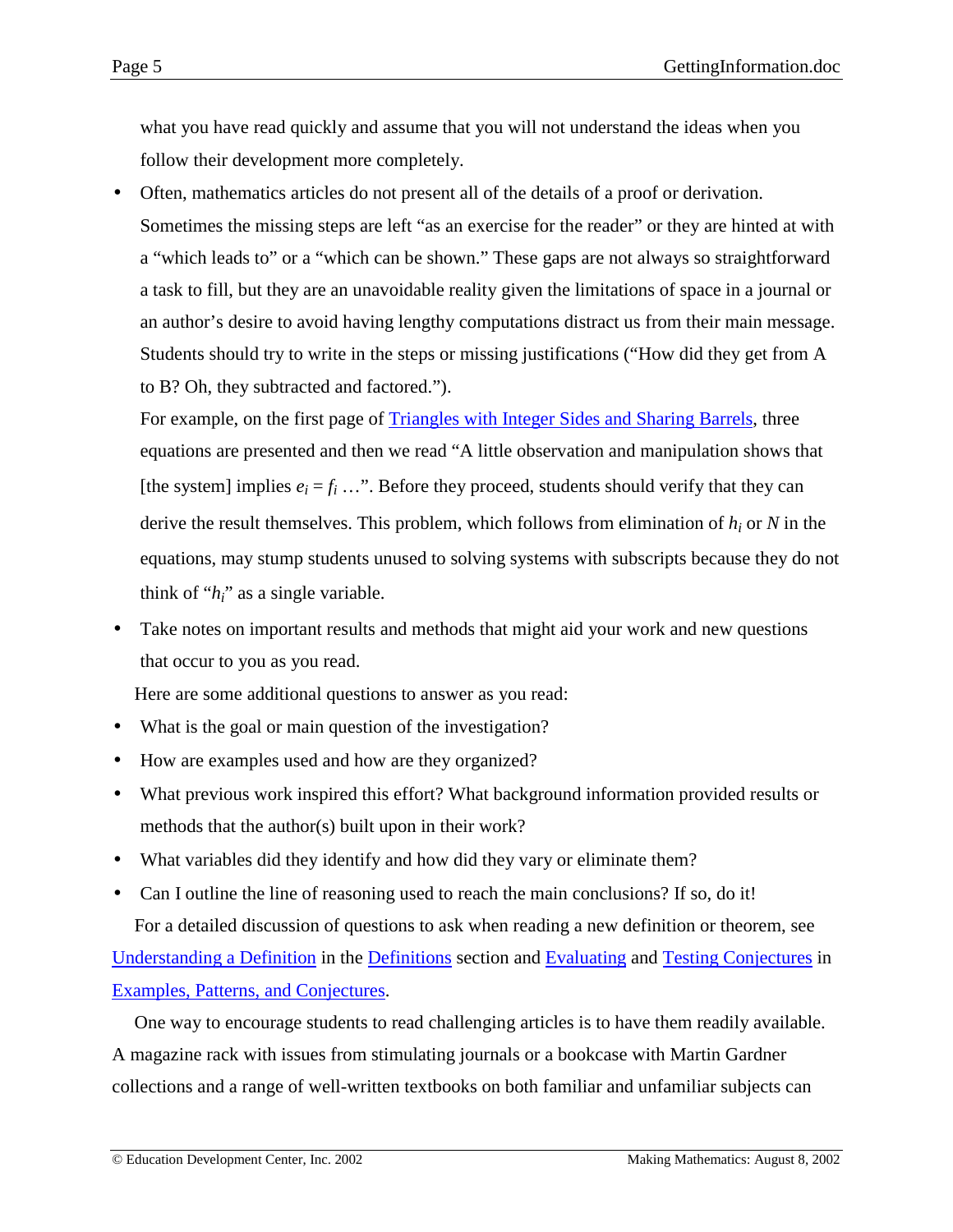lead to pleasure reading in mathematics. Student extracurricular reading can contribute greatly to students' appreciation for the variety of mathematics topics and expand their understanding of problem-solving and proof methods.

There are times when a student's research takes her to the edge of a subject (e.g., group theory or linear algebra) that she may never have heard of before. In such cases, we can tell our student that we see this possible connection. Armed with the reading skills noted above, she can borrow a text and work her way through the lessons that may further her thinking about her question.

#### **INTERNET AND JOURNAL RESEARCH**

Because the Internet is an organic collection of individual's interests, there is still a great deal of unevenness in the mathematics writing that is available. Nonetheless, there is such an incredible volume of information that is available that the Internet has now become the single best resource for a secondary student. Searches can proceed via search engines that find matching words and phrases (e.g., Google) or via smaller, but more focussed, catalogs of links that make it possible to browse by subject (e.g., the Math Forum's [Internet Mathematics](http://mathforum.org/library/toc.html) [Library\)](http://mathforum.org/library/toc.html).

Electronic resources and search engines generally do not reference writings that are more than a few years old. To find information and articles that date from before the 1990s, a student may need to consult print resources. Students with topics that are not too advanced should begin by looking at several years of the Readers' Guide to Periodical Literature. This guide indexes articles from popular newspapers and magazines (e.g., Scientific American). A student who wanted readable articles on fractals, for example, would have some success with this research tool.

The main resources for finding technical mathematics papers are the Mathematical Reviews (published by the AMS) and Mathematics Abstracts (Zentralblatt Math). Both are organized according to the [Mathematics Subject Classification.](http://www.ams.org/msc/) Unlike the Readers Guide and the indices used by some other disciplines, these references do not allow one to look up articles according to keywords appearing in the title. Researchers must know within which areas of mathematics their work falls. These guides are appropriate for sophisticated high school students with substantial teacher or librarian help. Students should read an abstract to help determine whether to locate the actual article. Abstracts should not be used as the source of information itself.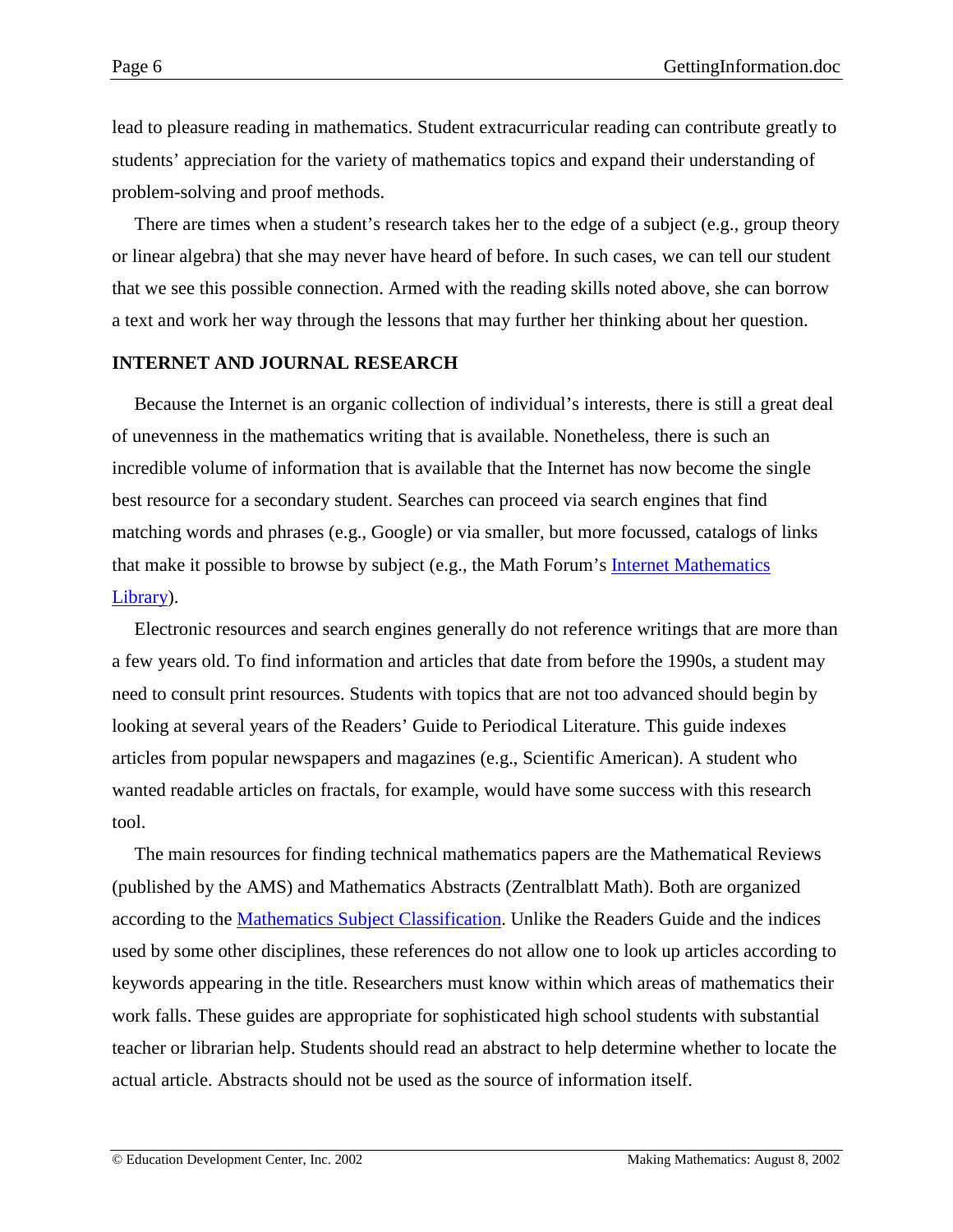For searches that do involve keywords, students should expect to take an iterative approach to developing a good list of words related to their investigation. They may begin with two or three words that describe their topic, but then find, as they read their first articles, other words that appear regularly. They should then go back and check the indices and search engines using these words as well. When working with search engines, students should distinguish between searches for collections of words and searches for specific phrases. For example, *Isosceles Right Triangle* (a search for three word) and *"Isosceles Right Triangle"* (a search for that exact phrase) will not produce the same list of links.

Sometimes it can be a challenge to identify the right words or expressions that mathematicians use to describe an idea. Here are some approaches that students can use when refining their searches:

- Try brainstorming as many terms with as similar or related a meaning as possible.
- Try variations on words (e.g., "locus" and "loci" or "proof" and "prove").
- Think of subset and superset ideas. For example, if you are interested in triangles, look up equilateral triangles or polygons.

Once students are in the library stacks, encourage them to browse. Books and journals that are near those that turned up in a search often prove useful even thought they did not turn up in the search themselves. Remind students to copy all relevant [bibliographic information](http://www2.edc.org/makingmath/handbook/teacher/PresentingYourResearch/PresentingYourResearch.asp#refs) from their sources—it is time-consuming having to go back to gather such information after the fact. Not only is bibliographic information a requirement so that readers can track down a source for themselves, it is also how students give credit for ideas that influenced their work. Students should be encouraged to consult the bibliographies of the papers that they read as possible additional resources. Just as they click from Internet site to site via links, researchers can use bibliographies to help find information that direct searches missed.

# **CONDUCTING AN INTERVIEW**

Written resources are not a student's only option and, sometimes, are not an option at all—not all knowledge is written down. When a student's project involves an original question, the best resource may be a mathematician who can reflect on the particulars of the student's problem, offer advice, and help her find useful resources. Consulting with a mathematician may produce first-hand information and insights that are not available in the literature. This contact may also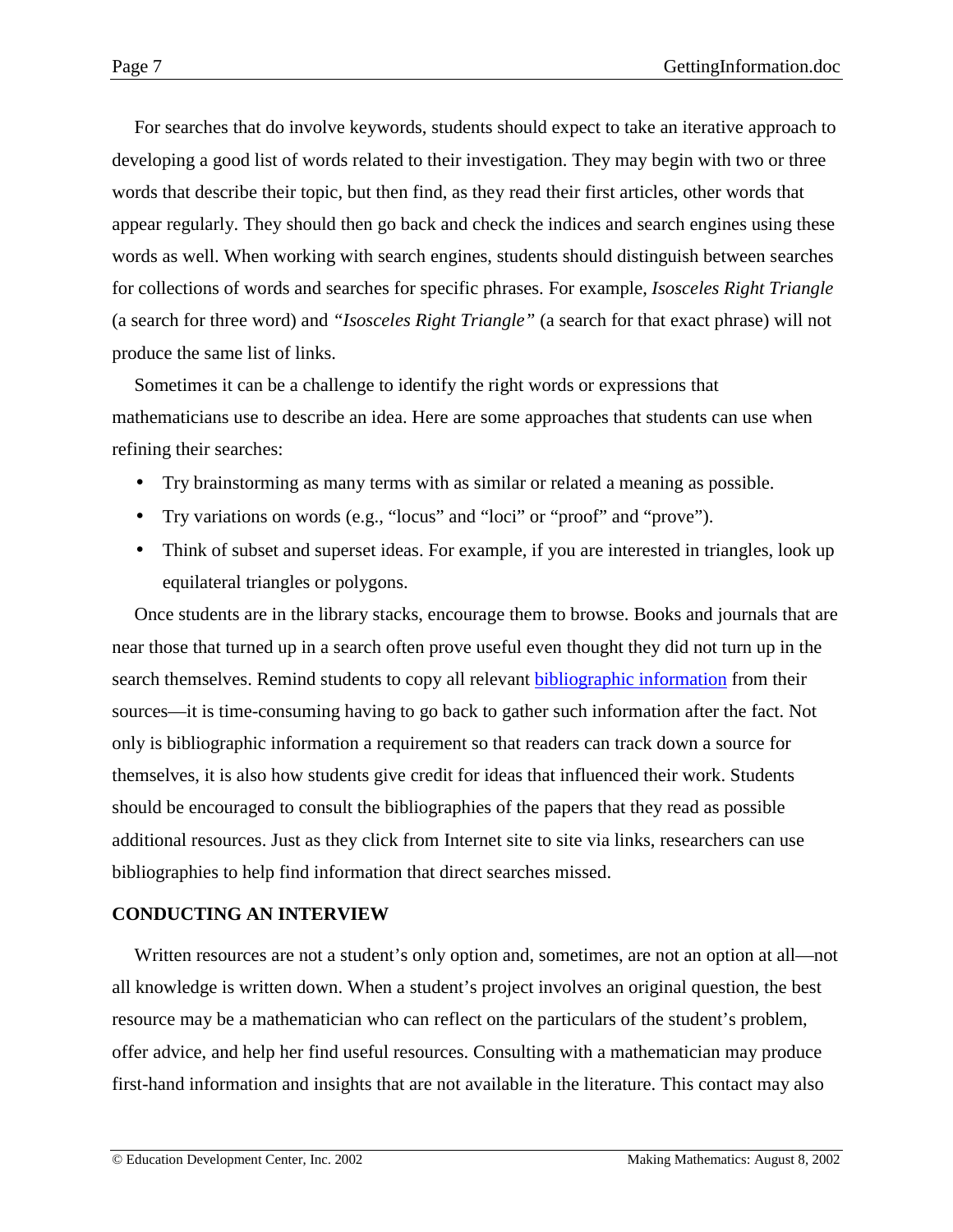lead to the mathematician becoming an interested audience later on for the student's work, but students should begin by planning a single interview from which they can get the most information. Possible interview candidates include a knowledgeable pre-college teacher, a member of the mathematics department at a local college, or a mathematician who works in industry (e.g., a nearby technology firm, financial institution, or manufacturing facility).

We can help students prepare for an interview before they contact a potential interviewee. Start by having your class read an interview and then analyze the questions, their purpose, and their effectiveness. Sample interviews can be found in *Mathematical people: profiles and interviews* (Donald Albers and G. Alexanderson (1985). Boston, MA: Birkhauser). Nonmathematical interviews may serve equally as well for the task (see, for example, the Globe Magazine interview with Christian Moneyhun at [http://www.boston.com/globe/magazine/4-](http://www.boston.com/globe/magazine/4-15/interview.shtml) [15/interview.shtml](http://www.boston.com/globe/magazine/4-15/interview.shtml) or the Mother Jones magazine interview with Margaret Atwood at [http://www.motherjones.com/mother\\_jones/JA97/visions.html\)](http://www.motherjones.com/mother_jones/JA97/visions.html).

Once the class has identified some of the features of a good question or sequence of questions, divide them up into groups of five students. Each group should pick one classmate whom they consider to be an expert on some topic (one of our students was an expert on shoes). While the expert goes on-line to hone their knowledge, the remaining four students take 20 minutes to write a series of interesting, probing questions that they will use to interview that expert. Each group then takes a turn interviewing their expert in front of the rest of the class who offers critiques. Common issues that arise include whether interviewers seem to be listening well (and not interrupting), asking follow-up questions that respond to what has been said, whether questions are designed to elicit explanations or just one word answers, and whether the interviewer is calm, serious, and focused in her demeanor.

Once students have some general understandings about what types of interactions and approaches work well in interviews, you can focus their thinking on the specifics of their interviewing tasks. The outline [below](#page-8-0) can help them with this process.